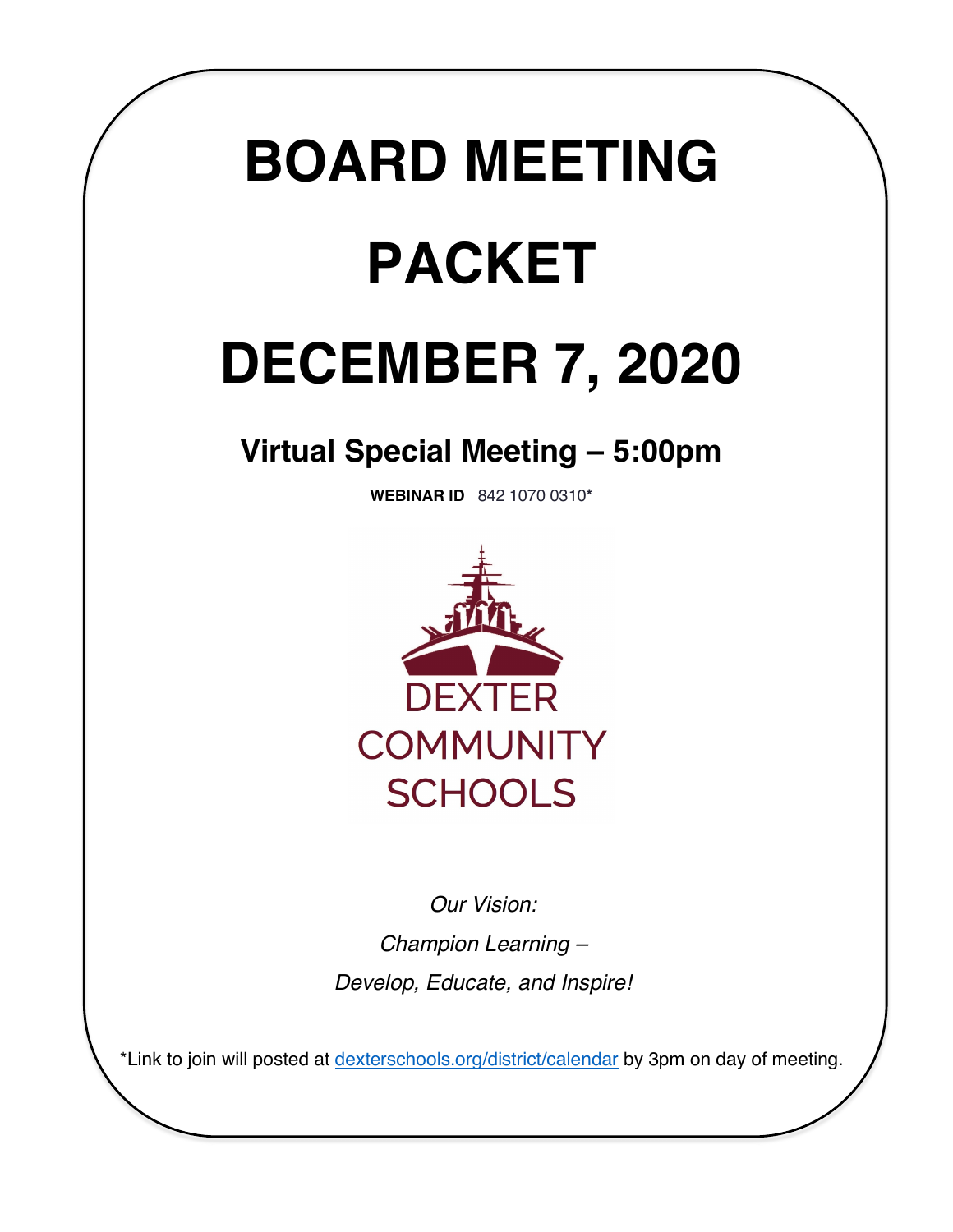

*This meeting is a meeting of the Board of Education in public for the purpose of conducting the School District's business and is not to be considered a public community meeting. There is time for public participation during the meeting as indicated in the agenda below. Upon request to the Superintendent the District shall make reasonable accommodation for a person with disabilities to be able to participate in this meeting.*

#### **BOARD MEETING AGENDA**

- **A. CALL TO ORDER**
	- 1. Roll Call
- **B. APPROVAL OF AGENDA**
- **C. PUBLIC PARTICIPATION**
- **D. ACTION ITEMS closed session** 1. Superintendent Evaluation *The Superintendent has requested that his evaluation be conducted in close session per MCL 15.268(a)*
- **E. PUBLIC PARTICIPATION**
- **F. ADJOURNMENT**

#### **CALENDAR**

\*Monday, December 7 – 7:00pm – Board Meeting – Virtual \*Monday, January 11 – 7:00pm – Board Meeting – Bates School \*Monday, January 25 – 6:00pm – Board Workshop – Bates School

*Public Participation Temporary Policy 0167.3***:** *Those interested in making a public comment will be asked to raise their hands so the time may be divided equally. Each speaker will be asked to announce his/her name and address and indicate if he/she represents any organization or agency. No person may speak more than once on the same subject during a single meeting.*